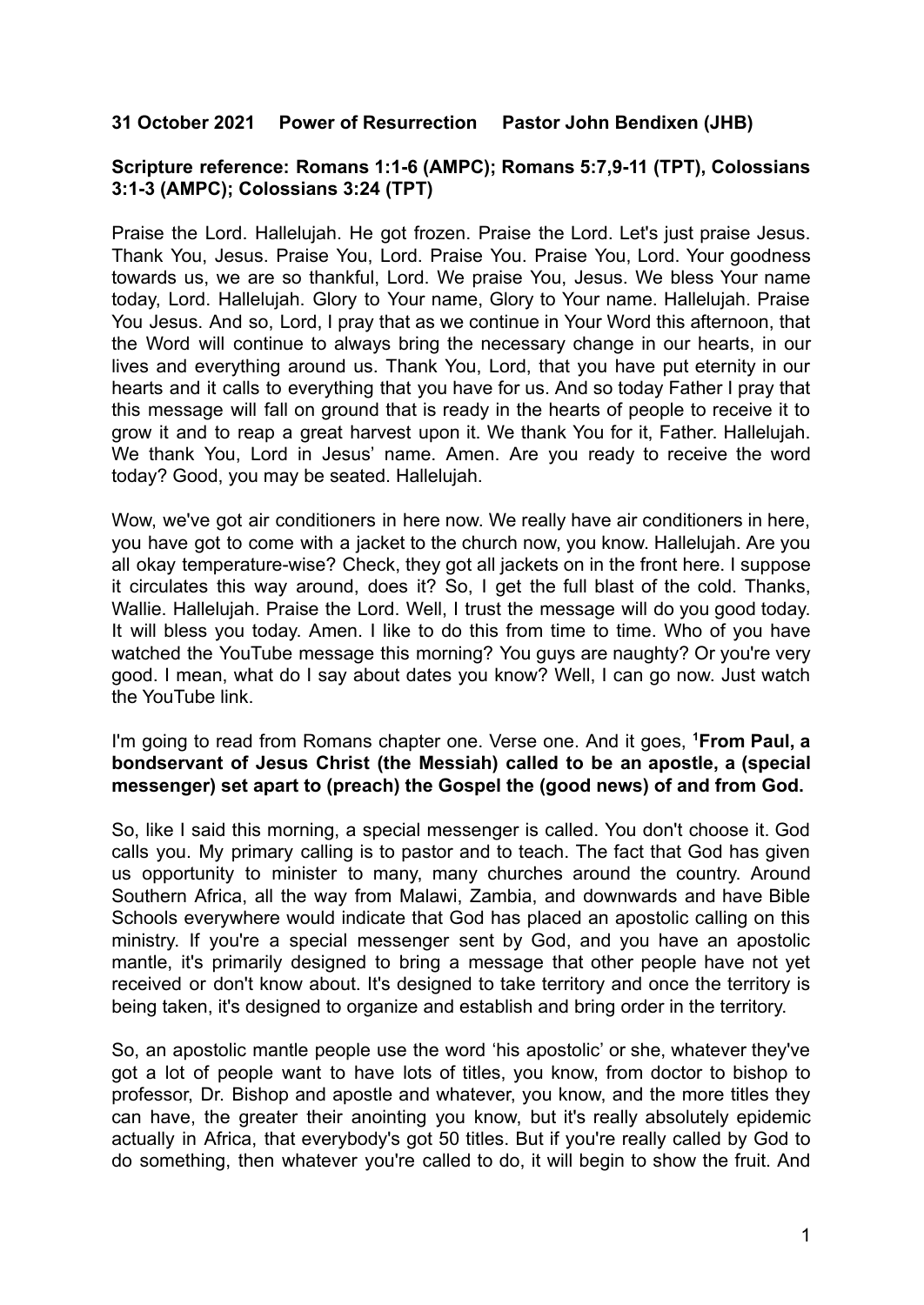especially if you have an apostolic mantle that will bring God's order, not man's order. And so that's a very important thing, because there's a lot of order in a lot of places and a lot of churches. But the order doesn't mean it's God's order, it just means that there's organized order. But God's order is a completely different thing.

So, if you are a special messenger, then you bring good news, **<sup>2</sup>Which he promised in** abundance **advance (long ago) through His prophets in the sacred scriptures- <sup>3</sup> (The Gospel) regarding His Son, Who as to the flesh (His human nature) was descended from David. <sup>4</sup>And (as to His divine nature) according to the Spirit of holiness was openly designated the Son of God in power…** The Amplified says, **…(in a striking, triumphant and miraculous manner)** So, if you want to know what power does in your life, it brings about a triumphant and miraculous state, and it's visible. Hallelujah. **By His resurrection from the dead, even Jesus Christ our Lord (the Messiah, the Anointed One). <sup>5</sup> It is through Him that we have received grace (God's unmerited favor) and (our) apostleship to promote obedience to the faith and make disciples for His name's sake among all the nations, <sup>6</sup>And this includes you, called of Jesus Christ and invited (as you are) to belong to Him. (Romans 1:1-6 AMPC)**

So, as a special messenger of Christ, the apostle Paul was called to bring good news. The good news was to him to come and declare, Jesus in His humanity and Jesus in His divinity. So, it's important that He comes and He's making this distinction, that He came as a human. And He also came as a divine being and designated the Son of God in power by His resurrection from the dead. The resurrection from the dead is an important, is an important thing which we are going to talk much more about this day, and many other days to come. Resurrection from the dead. Hallelujah.

I'm going to go to Romans chapter five and go to verse seven from the passion translation. **<sup>7</sup>Now,** who of us **would anyone dare to die for the sake of a wicked person? We can all understand if someone was willing to die for a truly noble person. <sup>8</sup>But Christ proved God's passionate love for us by dying in our place while we were still lost and ungodly! <sup>9</sup>And there is still much more to say of His unfailing love for us! For through the blood of Jesus, we have heard the powerful declaration, "You are now righteous in my sight."**

So you will know from this morning, please say, "I am a Righteous One". Hallelujah. And so you can wake up in the morning and you can say, "Good morning, Righteous One". It's a good habit to get into. Even while you're lying in the bed you can just say, "Good morning Righteous One." Hallelujah. **<sup>9</sup>You're now righteous in my sight and because of the sacrifice of Jesus, you will never experience the** *wrath of God.* This is good news for you and me. We will never experience the wrath of God. Only those people who do not believe in Jesus Christ will experience the wrath of God. You and I will never have that.

**<sup>10</sup>So if while we were still enemies, God fully reconciled us to himself through the death of his Son, then something greater than friendship is ours. Now that we are at peace with God, and because we share in his** *resurrection* **life, how**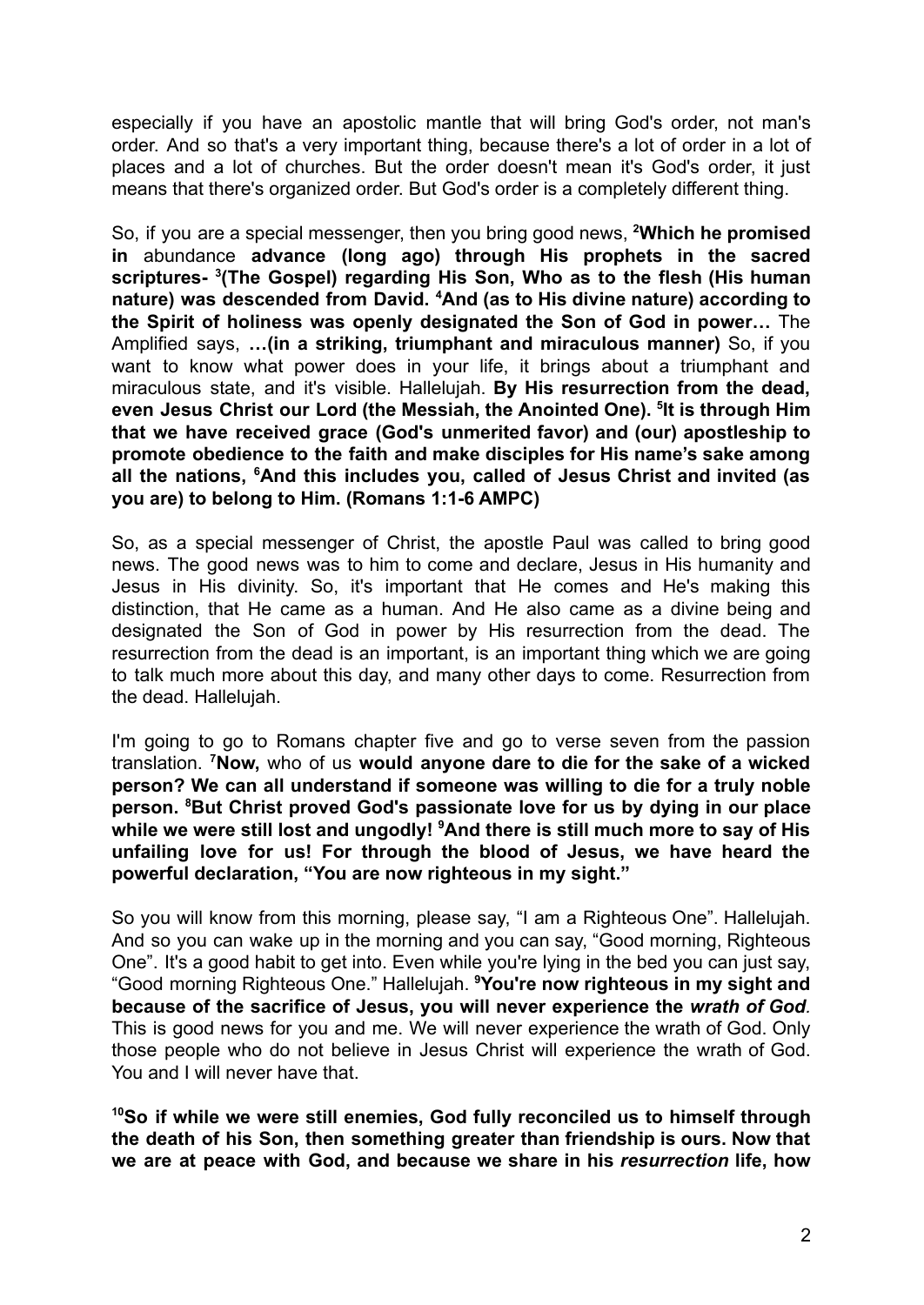## **much more we will be rescued from sin's dominion! <sup>11</sup>And even more than that, we overflow with triumphant joy in our new relationship of living in harmony with God—all because of Jesus Christ! (Romans 5:7,9 -11 TPT)**

For those of you who watched this morning, I will repeat myself, for those of you who never watched this morning, you will hear it for the first time. But there is, there is a group of people out there in the world, and I thank God for them. The first, first one of that type that I came into, into contact with was a man by the name of Josh McDowell. I came into contact with him through his books. He now has, his son has now taken over his ministry, if you like, and his calling as an apologist. So an apologist is someone who is trained, and makes a life livelihood, or makes a living or makes a, makes it their business to go and debate agnostics and people that are atheists, people who say they don't believe in God, they make it their business to go and debate them intellectually about God.

Because there are many, there are many gods in the world. There are many gods in the world. Because people have made gods to fill vacuums, so they make gods. The greatest god that people serve, is themselves. This is not a hard thing to do. It's an easy thing to do to make yourself, god of yourself. Because intellectually and emotionally you're self-connected with yourself and so it's very easy to keep yourself motivated to do everything for yourself, and justify living for yourself. Right?

I mean that's the easiest god is to make yourself, the god of yourself. And you don't even have to try to actually do that people actually want you to say that. And they actually want you to say lots of things in the line of, you can do, and you can do and become anything you want to do and become anything you want to become. It's not, and you can just go ahead and explore everything life's got to offer as long as you don't hurt anybody else. Right? So they want you to talk like that language, because actually, it makes you god of yourself. And so as long as you are god of yourself, everybody's happy about that, even the devil. The devil is very happy if you're god of yourself, because it means you are not serving Jesus, you're not serving the resurrected, living God.

There are, there are many gods and if I, if I was not serving, I was not serving Jesus and serving a living God and I had to choose the god to serve, which god would I choose to serve? So which god would you choose to serve if actually, if there was a choice of gods, which one would you choose? I probably would choose the money god. Well, because if you've got lots of money, you can also have power. People, I mean, just have a look what's happening with Facebook and Google and those guys. They're actually interfering with elections in America and they're telling the government what to do and what not to do. And they're using their money as influence and power. Yes. I mean, I mean, it's a well-known, it's a well-known, you're right, Kim? Just making sure you're okay. I don't mean to draw attention to you, but I'm just making sure you're, you're okay Kim. {Pastor John laughs.}

So, you know, I mean, if you had to choose a god, which god would you choose? Maybe you will choose a power god because you would think power is actually the thing that you really want, is to have power because power obviously has a lot of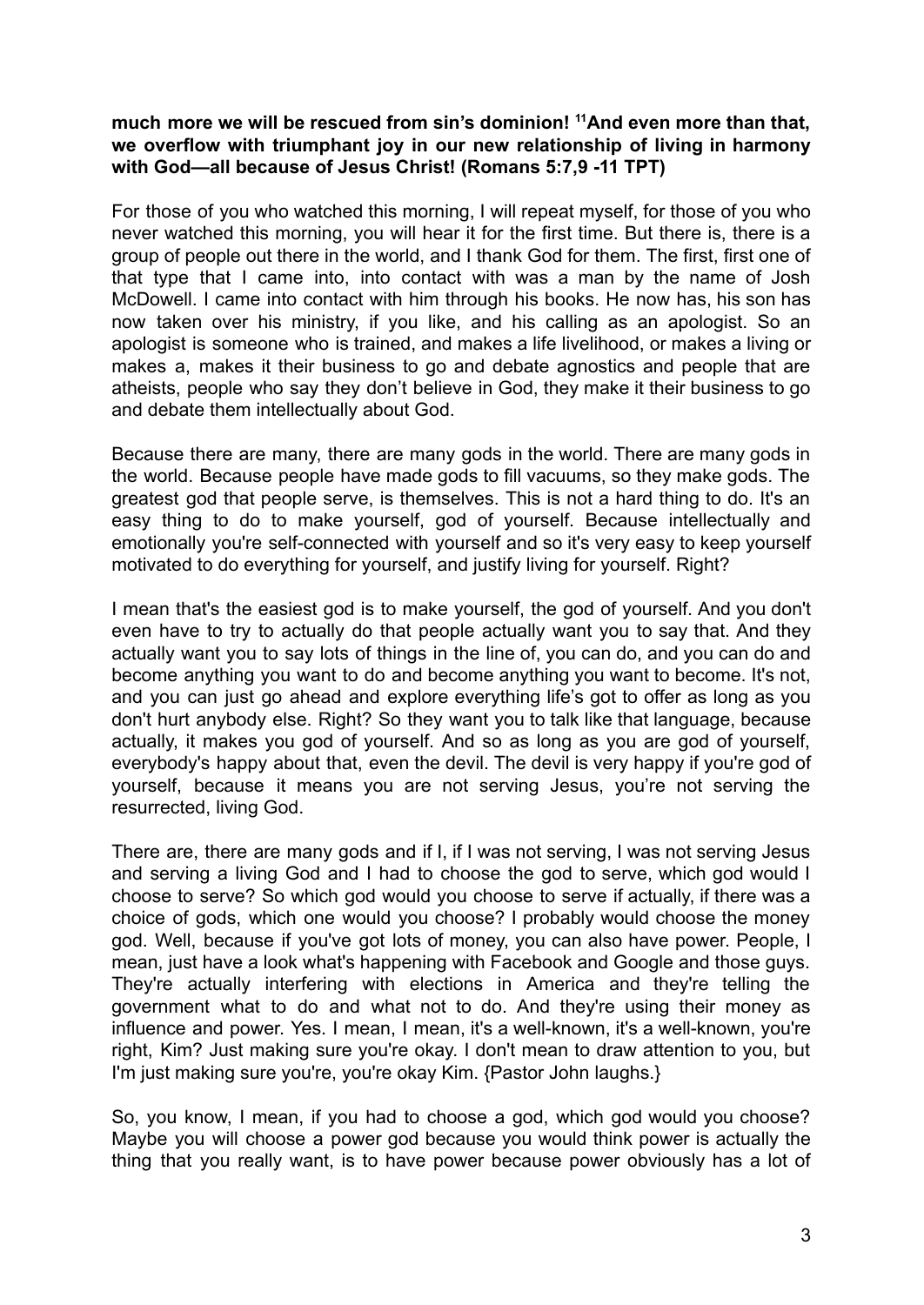benefits. It controls things that it makes things happen and you become the director of, of power.

There could be other gods that you would want to serve, you might want to serve the pleasure god, the entertainment god. I mean, there could be a number of gods that you would want to choose if there was a choice of gods. Right? So do you think that's happening in the world today or not? I mean people are choosing which gods they want to serve. They, you know, they make they actually, won't call it god. They will call it a career, they might call it a lifestyle, they might call it different things, but actually they're choosing a god to serve. This is where I'm going to put my energy. This is where I'm going to put all my time, this is what I'm going to do with my life. I'm going to do it like this.

So, if you have these apologists, and you watch a Christian apologist having a debate with someone that is an atheist or an agnostic, or someone who says they don't believe in God, they will have a philosophy about life, they will have a, there will be theories about life and philosophies about life, and they will defend them. And many of them will, you will find that many of them their philosophies have grounded in writings and philosophers that have talked about evolution like Darwin, or they will find their philosophies or their, their theologies in Marx or Karl Marx, or in some kind of more obscure writer or thinker or philosopher of, of the days gone by and they will have, you will find that those books have had an influence on their thinking, and what they're believing. The one thing, the one thing that you will always find if you watch debates between, because normally, apologists that are well known apologists normally have quite a lot of learning. They have, most of them will have doctorates, and not just one doctorate, most of them will have one or two or three doctorates, and they will be well known universities or education institutions where they will have studied from.

So, therefore, when they have a debate, there is normally an adjudicator and they have certain times and they have certain questions and it's normally quite structured. But the one thing that you will find most often where the whole thing becomes unraveled and unstructured is when they talk about the resurrection of Christ. Because it's the only, it's the only thing that they have no answer for. The only answer they can give you is, "but the witnesses are unreliable." Because the witnesses have an interest in actually saying that Jesus rose from the dead because after all the witnesses were the disciples of the same One. So, they will try and bring down the witnesses that were evidence that Jesus walked amongst men and He was risen from the dead.

Here's the other problem they have. The other problem they have, they have is you and me. We are witnesses of His life. Hallelujah. We are a witness of His life. You see, evolution, for example, is not something that changes your life and is not about a person. It's about a, it's about a philosophy. Even other gods that are mentioned, very, very well known, other religions - their gods died. So, even though they follow the writings and they will die in the name of the God, their prophets died. And were never resurrected, the problem they have with Christianity is that Jesus was resurrected from the dead. This becomes very, very important to you and me.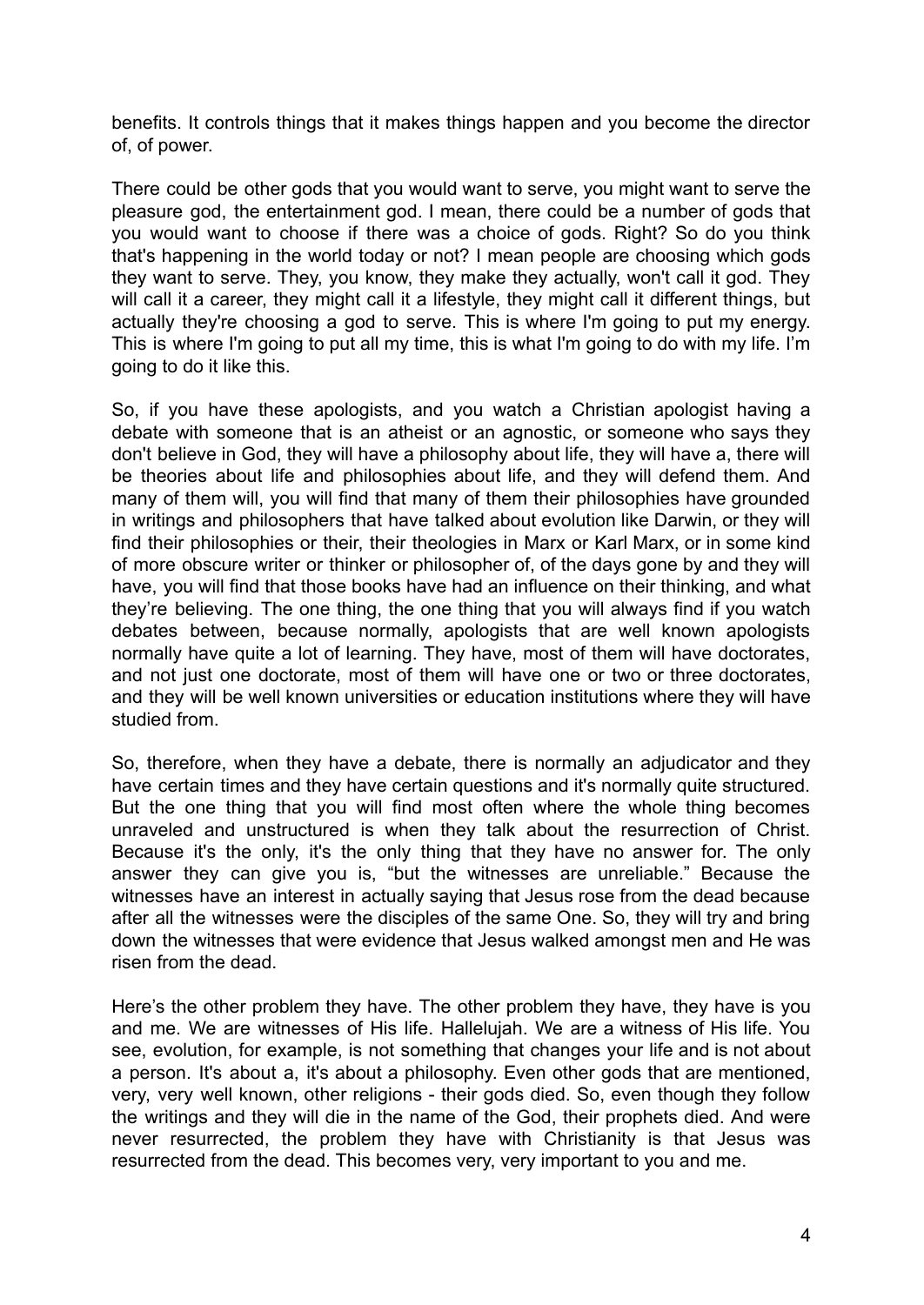I'm going to read Colossians chapter three, verse one to three, from the Amplified Bible. **<sup>1</sup> If then you have been raised with Christ [***to a new life, thus sharing His resurrection from the dead***], aim at** *and* **seek the [***rich, eternal treasures***] that are above, where Christ is, seated at the right hand of God. <sup>2</sup> And set your minds** *and* **keep them set on what is above (the higher things), not on the things that are on the earth. <sup>3</sup>For [***as far as this world is concerned***] you have died, and your [***new, real***] life is hidden with Christ in God (Colossians 3:1-3 AMPC).**

This is a, this is an amazing difference between what we believe and what anybody else believes. And I didn't intend for this message to be a confrontation between other theologies or other thoughts about God. I'm merely was making a reference that if you were to serve a God, and you had a choice to serve a God, which God would you choose to serve? Because, if you, if you deny the living God, Jesus Christ, then you must choose some other thing. Otherwise, you have no purpose on earth. Right? You have no purpose on earth.

One of the famous debaters of evolution actually has made it his life's work to actually promote evolution, and promoted it so strongly that it has actually become very effective in America. And actually, the problems that you're finding in America today, the chaos that's happening in America today is a direct result of the teachings of Darwin, which was promoted by a man by the name of Professor Chris Dawkins. And he was the man that actually has made it his life's business to make evolution the thing to follow. So, on questioning Christopher Dawkins about what's your purpose for life on earth - his answer was to die. So, what is the whole purpose for you to live and die? And his whole answer was, so that the strong can continually be strong. So that the, that the species can evolve. So, his whole purpose on earth is to promote the evolution of species. That's what he says. And so, in one of the debates that I watched one of the guys, obviously one of the guys that was on the other side of the table talking about God said, "Well, do you really believe that?" And he wouldn't answer the question as to whether he really believed it or not, because that goes to the heart of the fact that he has a belief system. And so then, if you have a belief system, then you've chosen a god. Right?

So, even though he may never say he believes it, the fact that he goes around, teaching it and making sure that it's evolving in schools. Have you heard of this thing happening in America right now, critical race theory? Let me tell you - this critical race theory didn't happen by accident. Critical race theory has been actually in the making, in schools and in universities, and in institutions for probably 20 years, or longer. It's been called different names. But now it's bee, it's emerged as being called critical race theory. It's more relevant for us now to believe in the resurrection of Christ from the dead than ever before. Hallelujah.

So, you have been raised with Christ, and you are sharing in His resurrection from the dead. So, this is the most marvelous thing about salvation. The most marvelous thing about salvation is that you and I had no chance at having any future with Jehovah God. When Jesus came and He died, He made his death for all men. So,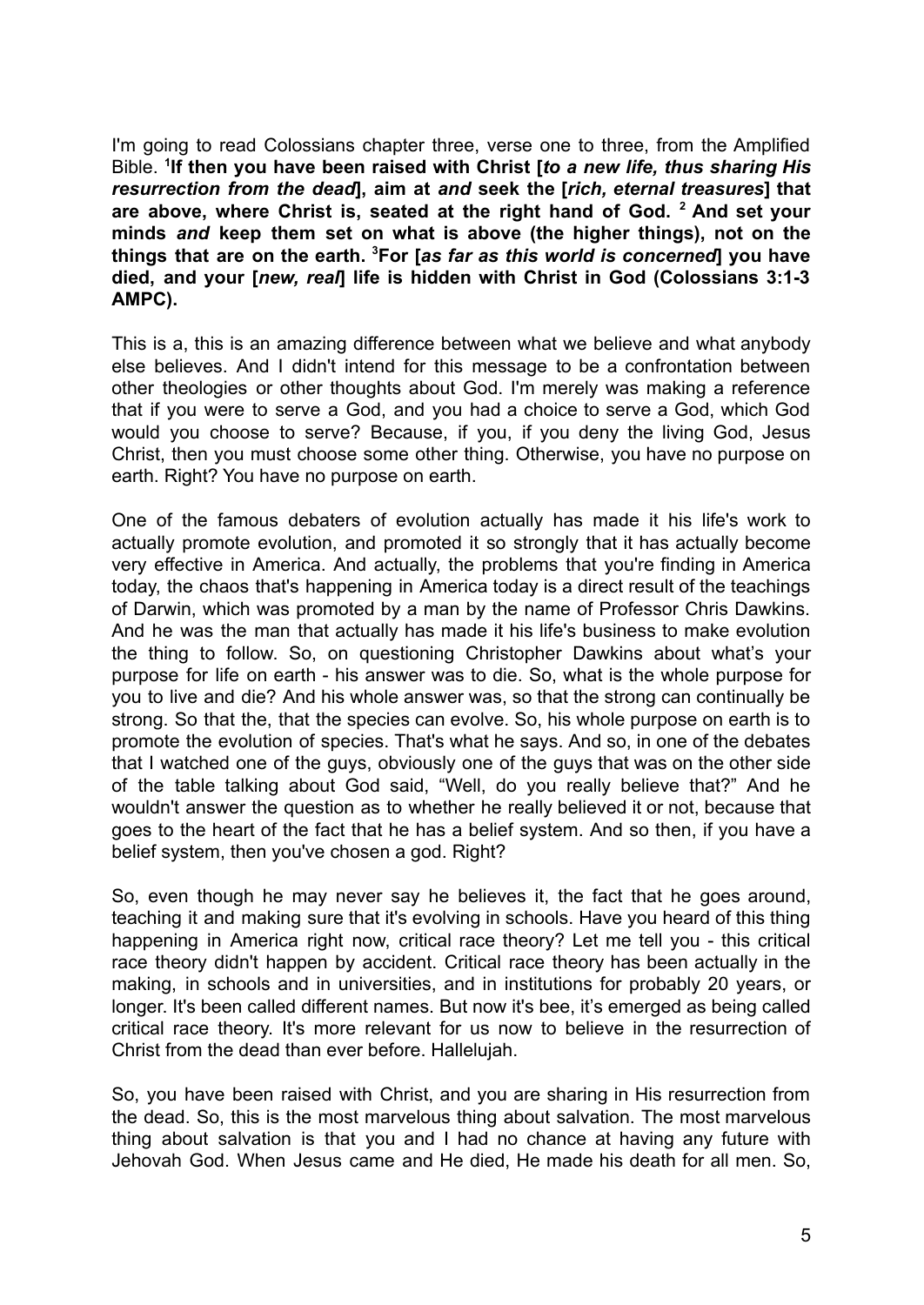because He was raised from the dead by God, the Father - that was a legal matter, that Jesus was the power of God was able to raise Jesus from the dead. Because legally, the devil did an illegal thing. He caused men to kill Jesus' body. And they never had the right to do that because He was sinless. Their accusations were strong enough to kill Him. But that was all part of the plan of God, that they would kill Him as a sinless man.

When the power of God became at work to raise Jesus from the dead, it was the only thing that still remained in the whole universe, where God was legally bound by His Word that a man must die. And there was no afterlife, hope for someone that died without Jesus.

Their hope was in the eternal God. So, hear me out now. Everybody, all of the Israelites, King David, all of the people, all the prophets that died, under God, they died with the hope that in the future there would be some form of Messiah where there will be a resurrection for them. But they did not know what that resurrection would look like. They died without that hope. Can I say they died without the knowledge of what that hope would look like – it's a better way of putting it. You and I, when we die, we know what our hope is because the power of God raised Jesus from the dead.

Let's say, you are driving a 120 km per hour on a 120 km road and a traffic officer comes and stops you. Do they have the legal right to stop you? Yes, they do. They have a legal right to stop you. If they fine you for exceeding the speed limit, it is illegal, even though they stopped you. They may write out a ticket and they may fine you for saying we say, you did a 121 km an hour. Just bear with me now. 121 – They can fine you legally for exceeding the speed limit because the speed limit is 120. If you are doing 121 km you have broken the law. Legally they can fine you. If you ask them for proof, they might say look our radar or our whatever says you were doing a 121, but if you could proof that you were doing a 120, you can go to the court system and you can say: this guy is telling me I did a 121 and I'm saying I did 120 and I dispute his legal right to stop me and to fine me whatever the fine is. That's why they don't stop you for a 121, right? Because the margin of error is in our favour. It's not in their favour.

So with Jesus it became a legal matter that even though the devil could kill His body, he never had the right to kill His body. Because he never had the power to kill His body, the power of God could raise Jesus from the dead. Now, this may seem like this is basic Christianity, but I am really going to be building on this as we go forward, because there is something significant that happens because we identify in the death and the resurrection of Jesus. I am going to read that passage of scripture again. **If then you have been raised with Christ [to a new life, thus sharing His resurrection from the dead], aim at and seek the [rich, eternal treasures] that are above, where Christ is, seated at the right hand of God.** So aim at and seek for those things. <sup>2</sup>**And set your minds and keep them set on what is above (the higher things), not on the things that are on the earth**. Because as far as this world is concerned, **<sup>3</sup>For you died [to this world], and your [new, real] life is hidden with Christ in God. (Colossians 3:1-3 AMPC)**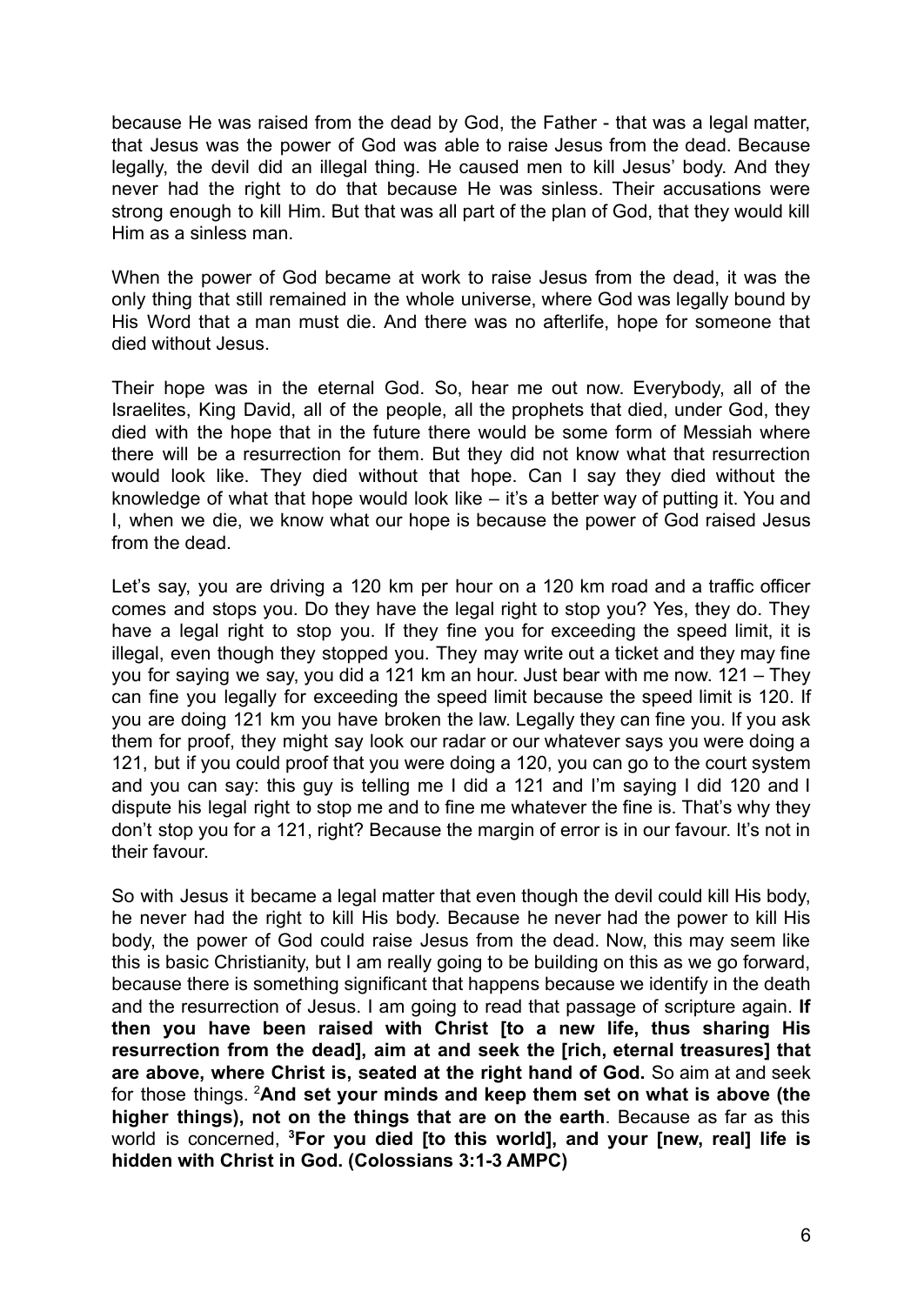I am going to give you the same example I gave this morning. I know we have got some medical professionals here. I'm not sure how they would handle this, but if I was standing here today, and standing in front of you and my body decided to stop working, and I died, standing in front of you – my body stopped working. What is going to happen to my body? It is immediately just going to collapse on a heap, right? You all will get quite a fright, probably Elrika will come to the front and she will start beating my chest and try and get my heart back to working again and maybe all of you will start praying in tongues. (Pastor John prays in tongues) and you all will go into highly hyper spiritual mode, "raise him from the dead Jesus, raise him from the dead".

You are all welcome, you're welcome. But let me tell you what is going to happen to me. As my body is crumpling and let's say this is the moment I am not supposed to be here on the earth anymore, hypothetically hey! When that moment comes, I would like you to just recognise that what you're seeing, my spirit man will remain standing and in the instance that my body ceases to function, my eyes and my whole being will immediately be filled with the radiating glory of God and my standing spirit and soul will immediately transfer into the heavenly realm. And I will immediately become part of the spirits of God, the angels of God, the spirits of God and I will immediately and forever eternally be present with Him. And even though you guys might be carrying on and "gaaning aan" and you know all the stuff that might happen emotionally I will be unaware of what you are doing because I will be experiencing a new moment of glory.

Why would this happen to me? How could this happen to me? Well, because I have already identified myself in the death of Jesus, recognising that He died for me, paid the price for me so that I can wake up in the morning and say "Good morning, Righteous one". So now, if I also identify in His death, I must also identify in His resurrection, which means that He died, and then came back into life again. Now, just to be clear, that death, even though His body died, that death was a separation of His life from God.

His spirit was still alive as it were, it still existed, but it was separated from the life of God. So, His spirit and His soul existed in a separated state, so eternally this would be the only moment ever that Jesus would ever be separated from His Father. And He did it, so that you and I never have to experience it. When we had Jesus in our hearts, and He is our Lord and Saviour, when my body collapses, I am immediately present with the Lord. I don't have to go through the three days of separation that He went through. I don't have to go through one blink of an eyelids' moment separated from God. The connection I have with Jesus right now, is the same and better that I will have when my body dies. I will never experience death. My body will certainly die, but I will never experience death because the real me is my spirit. The real me is my spirit that has a soul. They will live or they will exist eternally, either with God or without God. Now this becomes very important because God set all of these things in motion. How did He do it? He used the authority of His Word and His power to set all of this in motion so that men could have a choice.It required His power to remove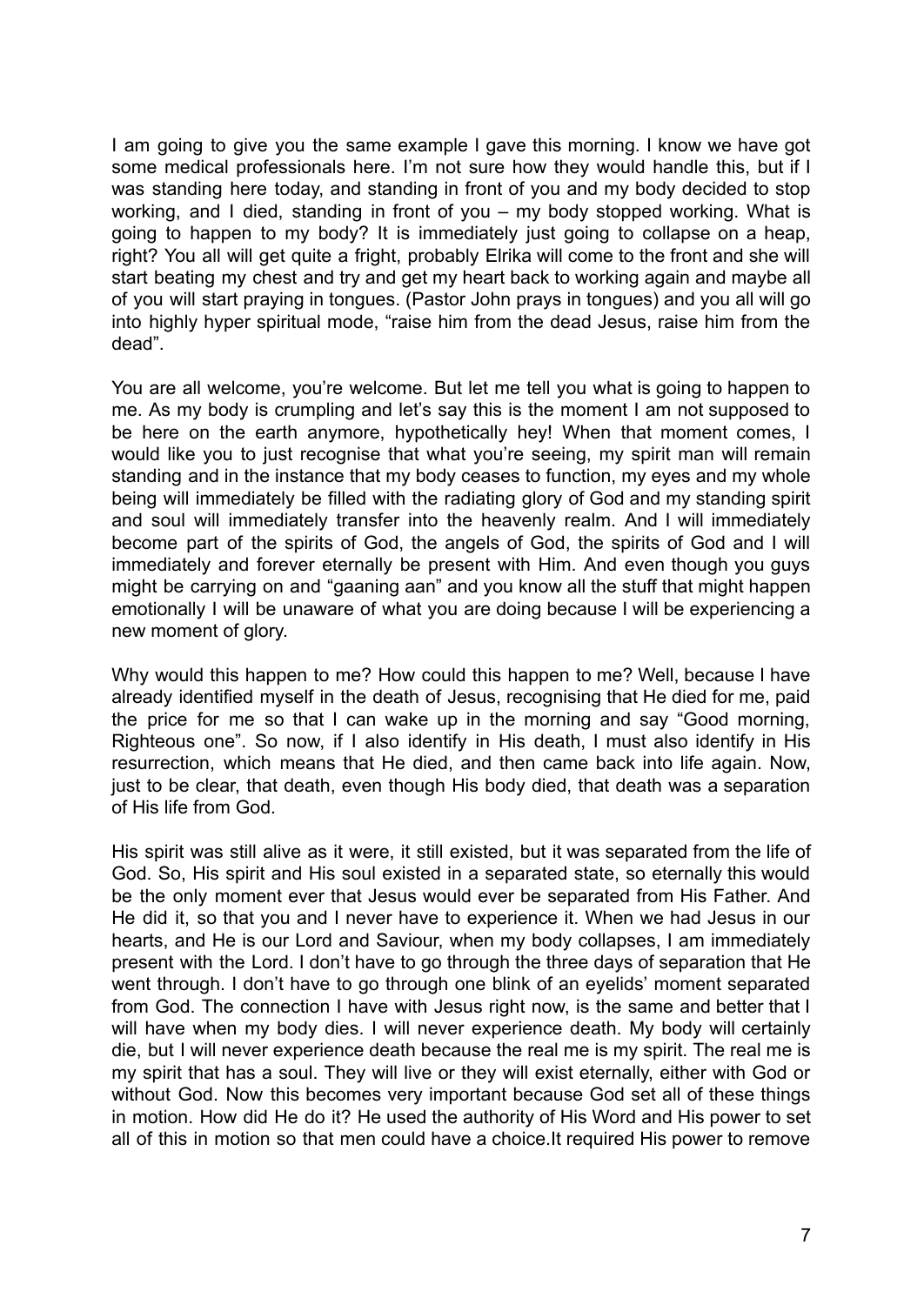the obstacle of death, by using His power to raise Jesus from the dead. This is going to become very, very important in the weeks ahead.

So I'm going to read you this same passage of scripture from the Passion Translation; **<sup>3</sup>Christ's resurrection is your resurrection too.** Come on. Christ's resurrection is your resurrection. So when you wake up and you say, "Morning, righteous one." Then you say the resurrection life lives in me, already. Already. You don't have to die to experience His resurrection life. It's already working in you**. This is why we are to yearn for all that is above, for that's where Christ sits enthroned at the place of all power, honor, and authority! (Colossians 3:1 TPT)** We are to yearn for all that is above. Not this here **<sup>2</sup>Yes, feast on all the treasures of the heavenly realm and fill your thoughts with heavenly realities, and not with the distractions of the natural realm. (Colossians 3:2 TPT)**

Wow. You see, the resurrection life of Christ that is already in you, is already calling to the seated place of Christ, where all glory and all honor is and all authority belongs. Your resurrected being already because you had to choose Jesus to be your Lord and Saviour. When you chose Him, He gave you the faith to become born again. You became resurrected - born again, resurrected, that born again-resurrected-being does not want you to be distracted by all the stuff happening here. It's already calling you to the heavenly realities.

Wow. So let me read that again. **<sup>2</sup>Yes, feast on all the treasures of the heavenly realm and fill your thoughts with heavenly realities, and not with the distractions of the natural realm. <sup>3</sup>Your crucifixion with Christ has severed the tie to this life, and now your true life is hidden away in God in Christ. <sup>4</sup>And as Christ himself is seen for who he really is, you who really are will also be revealed, for you are now one with him in his glory! (Colossians 3:2-4 TPT)** You are now one with Him in His glory. When? Now. When? Now. Hallelujah.

There is a lot that I have to teach about this. And you know, the apostle Paul, he does a very great job of debating with people who served a lot of gods. In fact, the people of the day they were so aware of gods that they made so many gods and they had a name for every god, the god of money or prosperity, the god of fertility and the god of the harvest and the god of the this and they had just gods, and they had lots of feasts, that would, they would give all things to gods. And so in case they offended a god, you know, they even had an idol there that said to the unknown god.

He said, "You guys are so afraid of you know, offending a God that he's going to pour His wrath out on you, that you even are worshiping and giving, giving offerings and having feast to the unknown God." So of course, Paul, filled with the wisdom of Christ, he says "That unknown God, I know him. Do you want to know who He is?" "Of course, we want to know who he is." They argue and he argues with them. "And of course, you preach this God come and tell us who is this God." "Well, hHs name is Jesus. And He was risen from the dead, and He is alive."

And so the Apostle Paul uses their absolute construct of the many gods, to reveal to them Jesus, that Jesus died and rose again. For you and me. This becomes the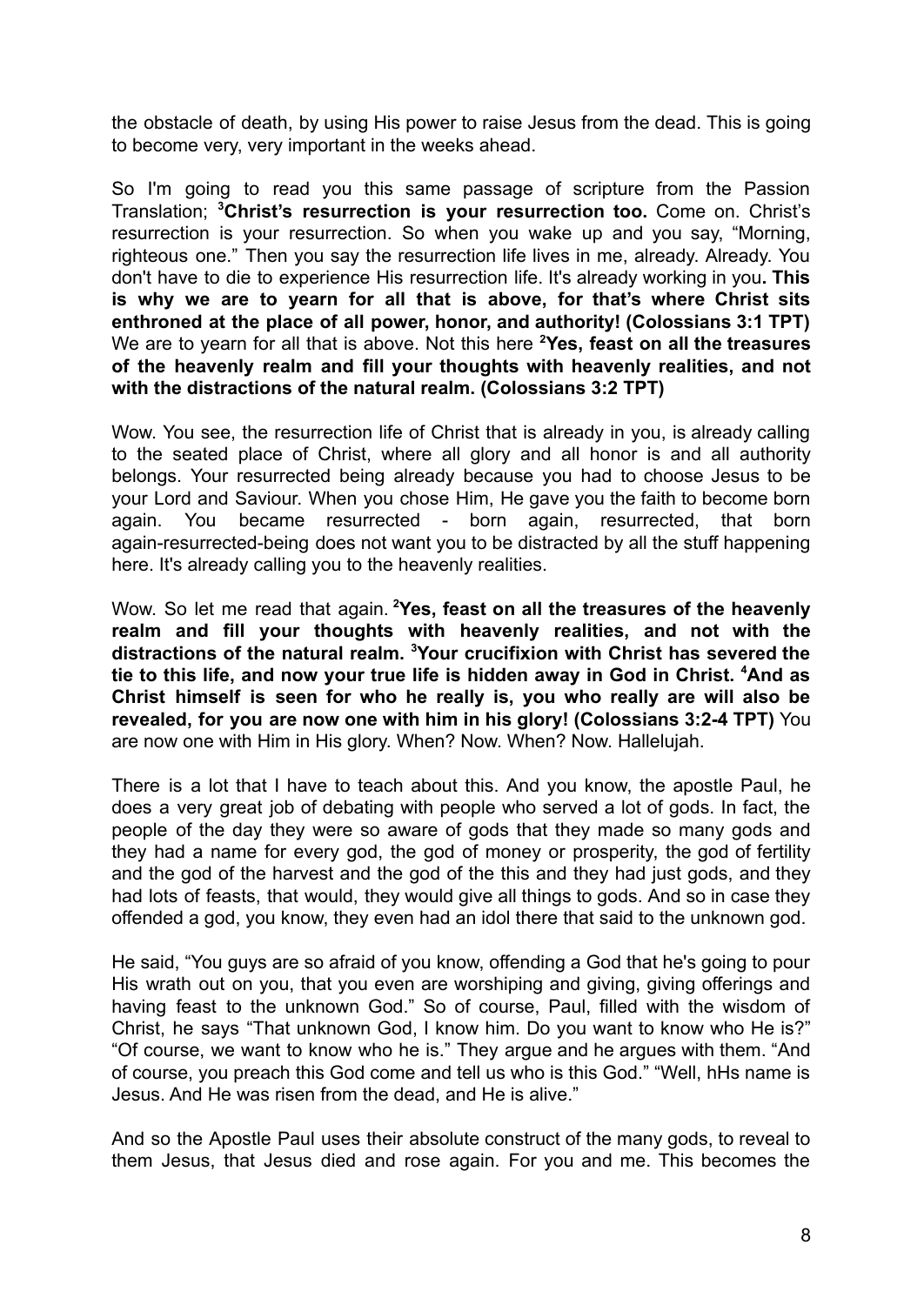cornerstone of our salvation, because if our Jesus that we serve was not raised from the dead, this is the argument that Paul has, and we will get to it again in future Sunday sessions. So his argument is, if the God that we served was not raised from the dead, if He died, 'pity' he uses the word, 'pitiful' people we are.

Why are we pitiful? Well because we could chase all the desires of our natural men. anything we desired we could chase after it. And yet we choose not to in the name of a god that's dead. Why would you want to give up all the pleasures of life? So called pleasures of life. Why would you want to give up all the so called pleasures of life to serve a God that is dead? You to be pitied and that's what he says. We would be pitied. Really, I mean, it's like, you could serve the money god and have all the money, why would you want to serve a God that's dead? You could serve the entertainment god, the pleasure god. You could, you know, live the way you want to live, satisfy all of your human desires - if the God that we serve is dead.

So I ask you, what do you think the world is doing out there? If they don't believe that Jesus is Lord and they don't believe that He was raised from the dead, what choices do they have to make? Their choices are to serve a god, that is themselves and anything else they choose to want to do.

But the Apostle Paul argues, and he says, but if the God that we serve is resurrected from the dead, and He is alive, and He does live in you, then you and I have a completely different set of choices that we must make because the very God inside of us now calls to eternity, it calls to the heavenly realms. Okay, question for you; "How much power did it take? How much power did it take to separate the night from the day? How much power did it take to separate the water from the earth? How much power?" Can't measure it. But you can say this, "That power belongs to God", that is scriptural. It says so in the book of Psalms, "Power belongs to God."

Power is only released when His will is known. Come on now. When the Father the Son and the Holy Spirit revealed their will to make man in their image, power was released because the will of God was known. How much power did it take? Enough. Enough. Do you need to know more? Enough. How much power does it take to heal you? Enough? How much power does it take to work in your life? To restore relationships? To restore finances to restore trust in God? How much power does it take? The same power that raised Christ from the dead, it's the same amount. It's enough. It's enough.

I'm going to close with this. You know, when I say close, it's the first time. Sometimes when I, when I make this statement, I have to pinch myself because I really don't feel like it. But Sharon and I have been married; 40 years. I don't feel like I should be married for 40 years. You know, 40 is just a number. I don't feel like that's the number. You know, I mean, I feel like I've been married 20 years, because I feel young enough that it should only be 20 years. You know? So, but 40 years 40. I'm wanting to make something real to you, as a foundation block for going forward, through this; it has become very personal to me, when I was in my early 20s, you saw the picture last week. I looked young hey? Bright eyed, you know, young, newly married young man, you know?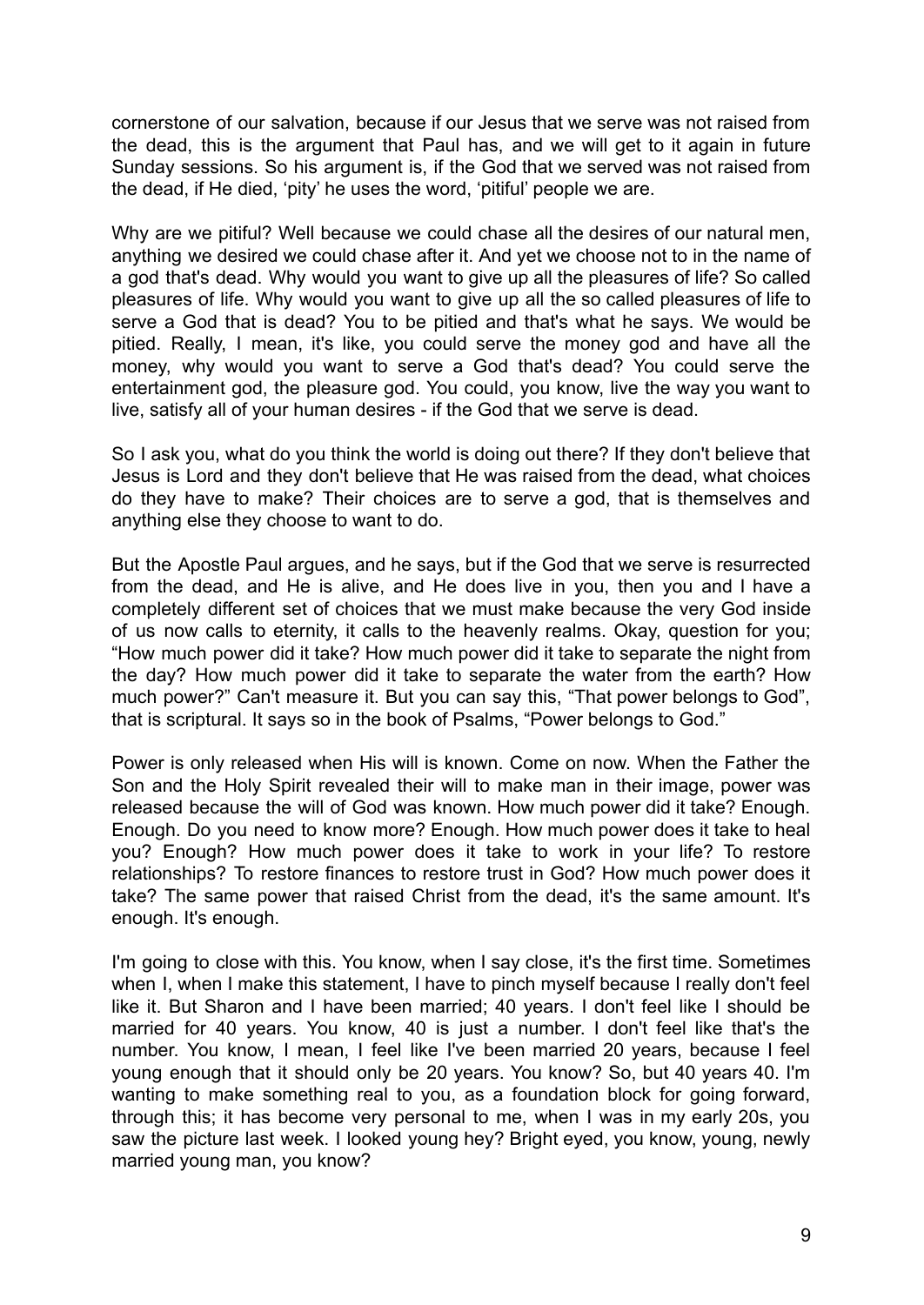Anyway, it wasn't immediately after we got married it was I don't know if it was months or a year or, sometime, but it wasn't exactly. But just give me a few months, and let's say it's been 40 years, okay? Where the Lord spoke to me and He said, "John, I want you to love Sharon, as Christ loves the Church and I want you to give yourself up for her." And then He told me, and He said, "If you will speak the Word over her, what will happen to her will be what happened to the Church, My Word will wash her, and cleanse her and present her to you, without spot or blemish or wrinkle in glorious splendour." So the Lord said to me, "Do you want to have a marriage that is glorious, and splendorous? Do you want to have a marriage like that?" I said, "I do. Lord." I said. "That's the dream of my heart. It's the desire of my heart, that if I'm going to be married, I want to have a marriage that is glorious."

I began to speak the Word that I love my wife as Christ loves the Church. I began to do that. I never got it right, a lot of the time, I didn't get it right. So, you know how it goes in relationships? "What's wrong with you? Nothing's wrong with me. I can see something's wrong with you. I promise you nothing's wrong with me. I can see you're not there's something wrong with you. What's going on? Nothing's wrong with me. I can see something's wrong with you, you can't hide it from me. I know something's wrong with you. I'm okay. I'm, nothing's wrong with me." And the tension rises, right. Depending on your personality, you are either going to drag it out, or you're going to 'Blahhhh'. Right?

I didn't always get it right. I'm wanting you to understand that even though God gave me a word of what to do to have a glorious marriage and to give myself up for her, I didn't always get it right. But I kept speaking it and I kept letting the Word have its effect in me and let it let the Word of God have its effect in Sharon, and in our lives.

What happens when you are in agreement with the will of God? "I am in agreement that the same power that raised Christ from the dead now lives in me. And the Word that He has given me to speak over my marriage is the same power that raised Christ from the dead is now the Word that I'm speaking over her." I couldn't have taught this back then. Back then, I just was obedient. I did it as often as I could, as much as I could and I allowed His mighty power to do its work in me. As I allowed His powerful work to build it in me, I began to observe the changes that began to happen in Sharon. I observed her going to the Word of God and I observed her reaching into the Word of God to find the Words that God says about her personality, where her personality would be at war with me. Glorious life. Glorious life.

We both agreed in the resurrection life of God, that His power was in the living Word. I can't consider it to be living Word if He's not resurrected. It's the resurrection life that makes His Word alive. Without resurrection His words are dead. So, if I'm identifying in His crucifixion, and His resurrection, then the minute I agree with His words, when is the power of God released? When the will of God is known. So when I speak His words, which is His will, over my marriage, His power is released to begin to bring about the change that needs to come. So, I believe that everyone who is married, that is in our ministry is experiencing the resurrection life of Christ in your marriage. If you're not, hang in there it will. If you believe what I'm telling you today, it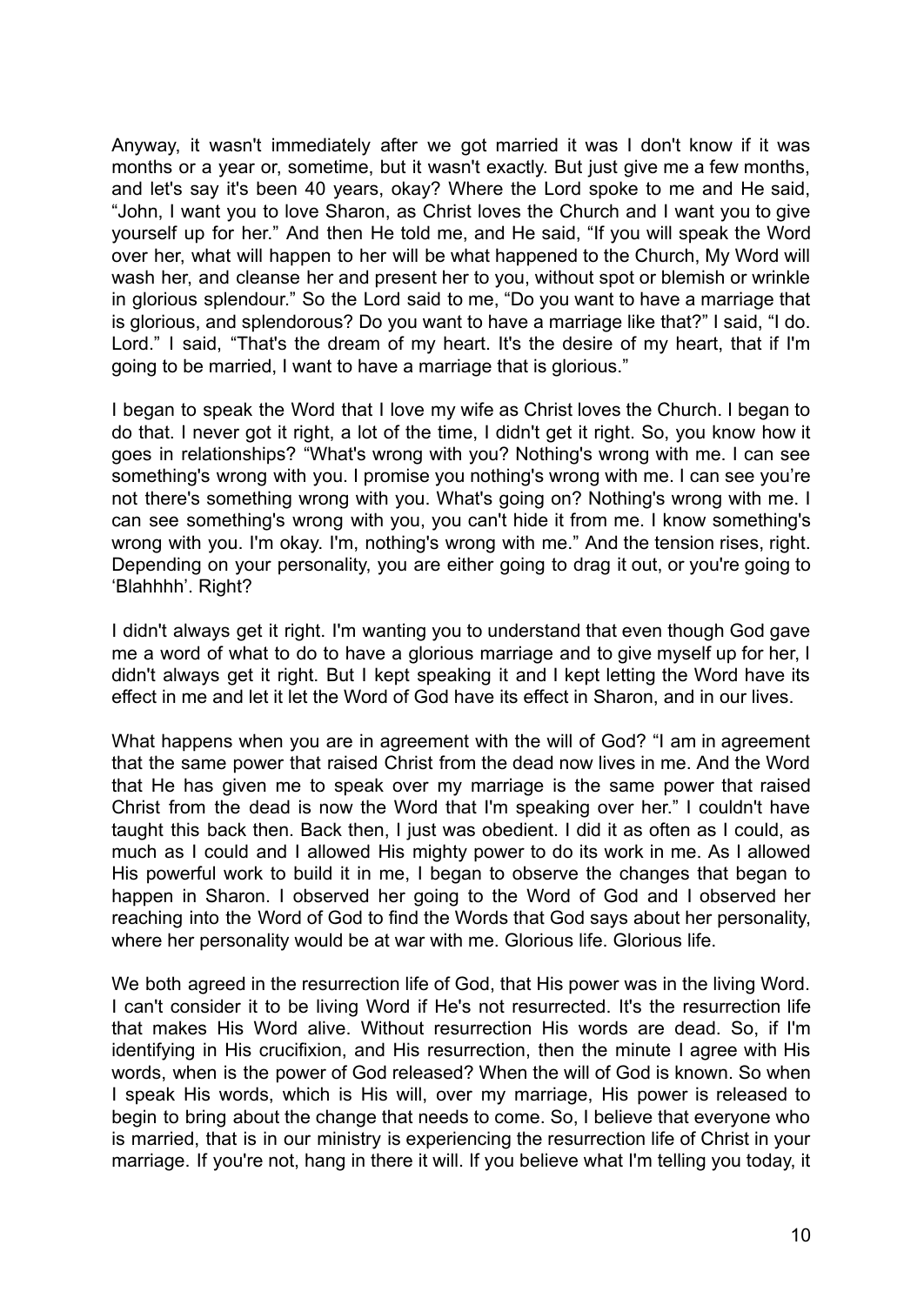will. What I'm about to say is not a criticism of your relationship, it is merely a witness and a testimony of the power of God in my marriage.

And so I can say that of 40 years, 40 years probably means that 40 years, it probably means that the sex issue in your marriage is no longer that much of an issue. It probably means the children are grown up and out of the house. It probably means financially, you know, kind of that you're settled, you know where you're headed. It probably means that you've learned to live in a comfort zone with each other, that you know, when to fuss with each other or not to fuss with each other. You can see the signs before they happen and you just leave it alone. Generally speaking, generally speaking.

So often, if you find people that have been married 30, 40 years, they will tell you, and let me say this quite plainly, I applaud you if you've been married that long, well done. It's a good job. But I didn't want to have a marriage where we lived comfortably with each other because we know each other. I wanted to have a marriage back then, in my early twenties, I wanted to have the glorious splendor of God in my marriage. So what did I release into my marriage 40 years ago? I released power. I released power. The same power that raised Christ from the dead, I released that power into my marriage. It's gone awful quiet here it shouldn't be so quiet. I released that power into my marriage 40 years ago. So, I can stand before you today. And I can say for 40 years that power has been building and sustaining and developing my marriage. It has become more glorious because we've kept releasing the power.

How can you say? How can you agree with the Word of God? And say, "You shall run and not grow weary, you shall walk and not faint. And He will carry up on wings of eagles and you will be... and the joy of the Lord can be your strength." Do you believe those words? Come on now, talk to me. Do you believe those words? Then how can you run and not be weary and walk and not faint? How can you believe those words in your life? If you don't believe in the resurrection power of Christ, that they're actually working in your life? Why say them if you don't believe them? Come on.

Why would I speak the Word of God into my marriage, if I didn't believe it? I will tell you this, that no one else in my circles believed what I was doing. No one else. I never made someone else's measurement of a marriage, my measurement. I never knew what God could make of my marriage. I never had a measure except I knew to be obedient to God and I had to allow His power to work.

I don't care how good a Christian you are, I mean this, I don't care how good a Christian you are. Any of you, anybody that's been raised as a Christian, you've both been raised in Christian homes, let's say you've both been raised in this church in the Word of faith, and you're now going to get married, and you both were raised in this church. You are still going to need to work out the human differences between you. You're still going to have to learn how to live with each other. Simple things. Men put the toilet seat down after you've gone to the toilet. It bugs the woman, you already know what I'm talking about? Little things, huh?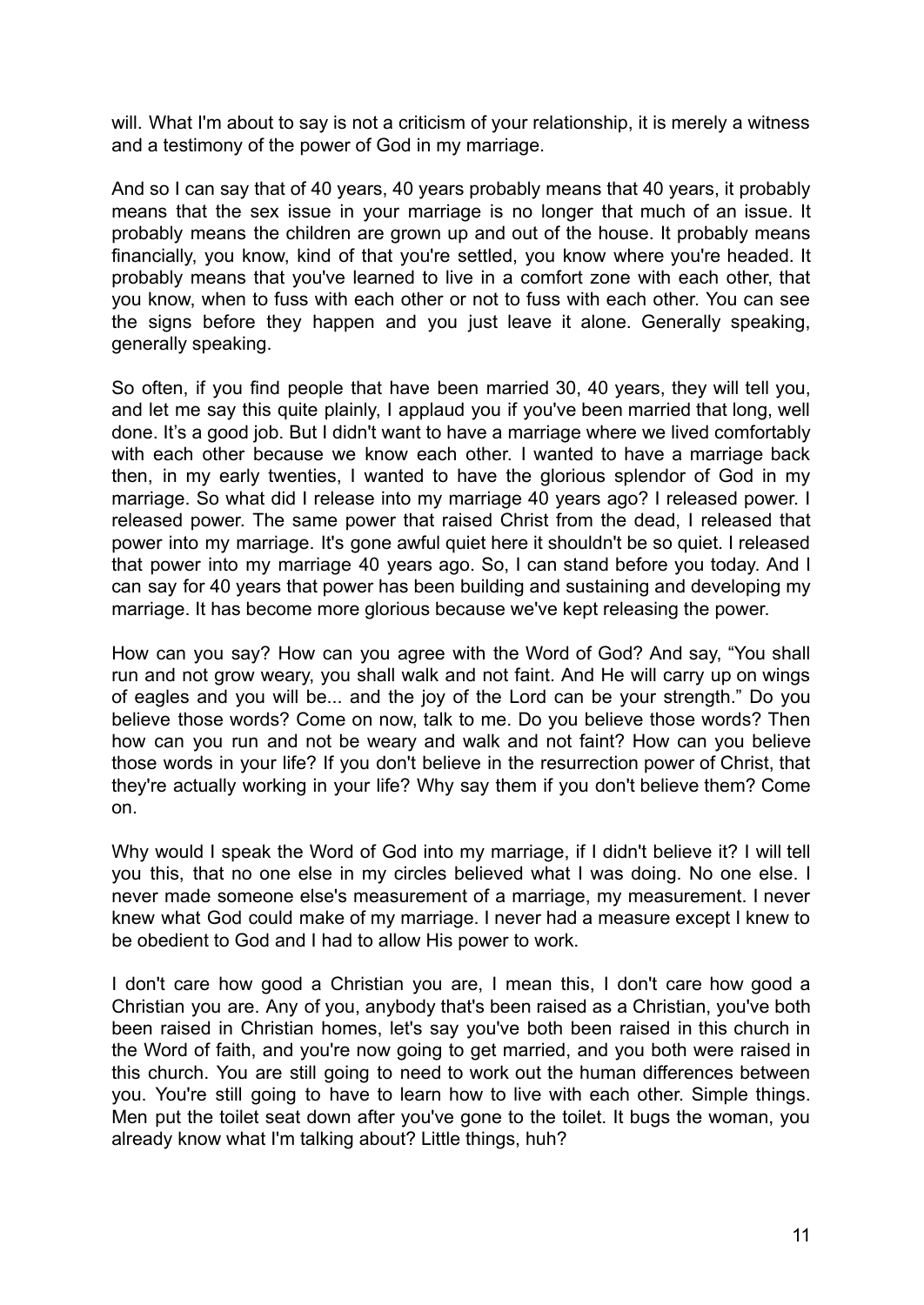I mean, this is real. Pastor Lynn can tell you many more stories, because he did marriage counseling for years and years, and he taught on this, and people wrote about many things. And they have weird things. But I mean, literally, it's like, what you do with your toothbrush after you brushed your teeth? How do you squeeze the toothpaste tube? Do you squeeze it from the bottom? Or you just squeeze it from the middle? Do you wrap it up? Or don't you? Do you leave all your clothes lying on the floor in the bathroom? Or the towel, the wet towel, "Pick up the towel, please it's wet, pick up." "Meh, I was going to do it just now." "When's just now?" "When I get to it." That's the problem, you don't get to it. Right? So it doesn't matter actually, that you've been raised Word of faith, knowing the power of God, you still have to work through differences.

And so what do you do? You reach into the Word of God and the rich treasures of His heavenly treasury realm that He has and you say, "I bring the heavenlies into my natural." And I speak the glory of God into my natural. So that even my living naturally becomes supernatural. So this has become such a big thing to me. This has become such a big thing to me, because actually the only, there are so many examples and so many of them are so personal, that I just... it would be improper, and I would make myself too vulnerable for me and Sharon to share them with you. So many things where the glory of God has been dealing with us in our marriage in the last ten years, that have increased our levels of intimacy and increased our levels of God-awareness in each other; have increased our effectiveness as ministers.

But you know, one morning I'm praying and the Lord says to me, "Make it available to Sharon to come on the intern trip where most of the camping is going to happen." Just watch this out now. My natural realm thinking says, "Why should I even tell her that?" I know her. I've lived with her forty years, she's a five star lodge girl. Okay, maybe four stars but don't go lower than that. Come on, don't look at me like that. I know her, Lord. We already settled this. I bought the car; got the camper on top of the roof... I mean, she can't sleep there. It's not going to happen. "John, this is God talking to you- make it available to her." "Alright, if You say so."

Where is this coming from? Forty years of power. Resurrection power. Forty years of resurrection power is working right now. In me. In me, it's undoing my natural thinking in me. So when I see her, "Sharon, the Lord told me." I had to make sure it wasn't coming from me. "The Lord told me to tell you that I must make this trip available to you. You know what's going to happen, you know what it's all about, but He told me to make it available to you." I mean, it's like she became almost rooted to the spot. I mean, it was like God arrested her. She said, "Okay, John, I'll get back to you." And so that very day, she called my son Garth. She said, "Garth, come pray with me." And she and Garth went and prayed together, she said, "The Lord has made this available to me through dad. I need to pray this out." What? She's even praying about it? After she prays about it, she says, "John, I'm coming." I said, "Wait a bit babes. Let me explain. Let me explain. Let me explain... toilet stuff." She says, "John, I'm coming. The Lord said, I must come."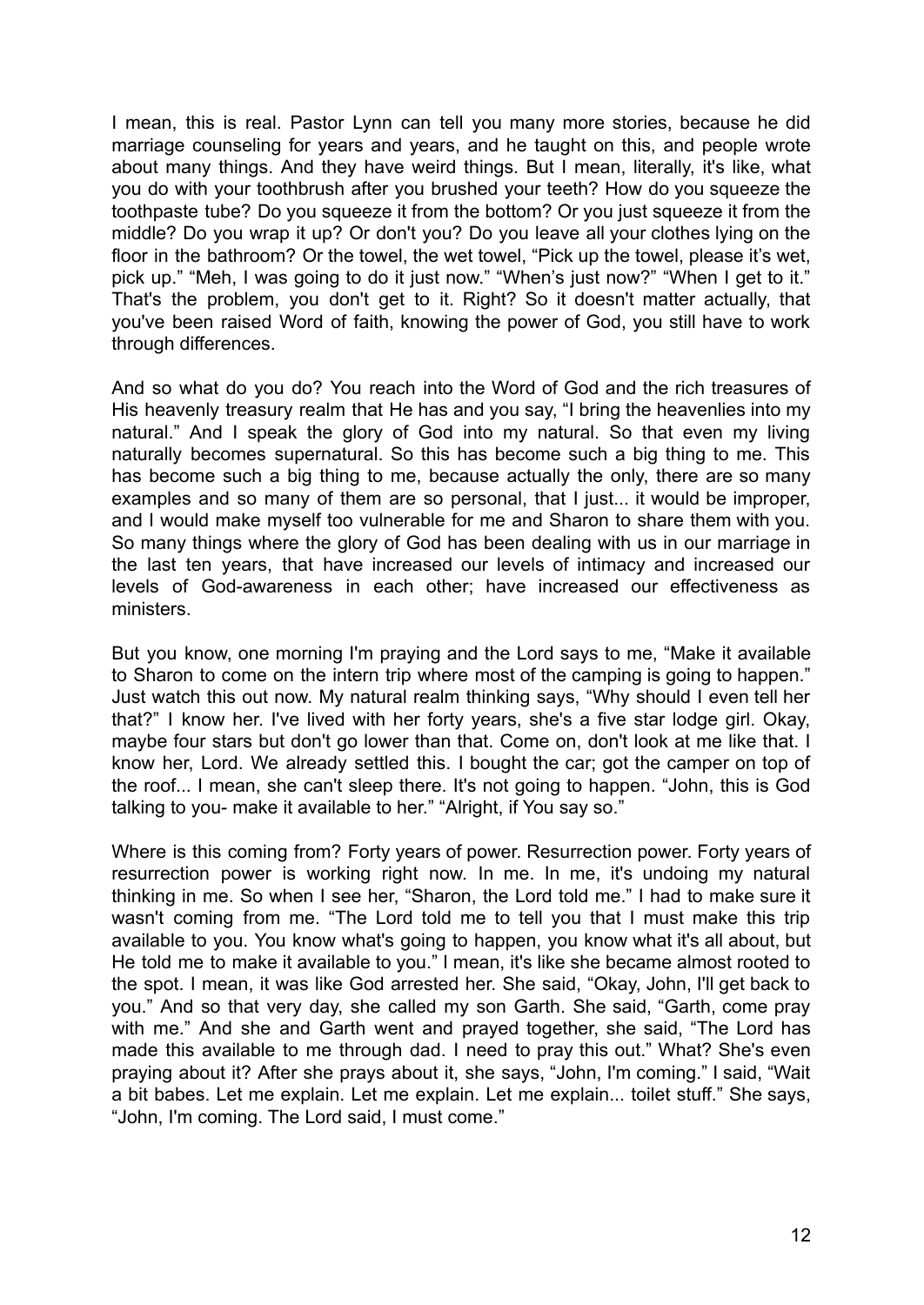I don't know if you understand how big this is. This is so big for me. Because what God did between me and her because of her obedience, and my obedience, just the spiritual interaction to make something happen that was previously - not even thinking about it. And then to live together through the experience, come back from that experience and having all of the supernatural workings of God on that whole experience. And now she says to me, "When's the next one John?" Do you understand that there is no natural realm-thinking that can change that? That all of that is 40 years of power at work, that changes the natural thing in a minute. In a minute, a week, a day.

It's the same power that raised for us Christ from the dead. That same power touched her spirit, touched her natural man, it elevated her above her comfort zone and said, "I'm able and I'm capable and God has anointed Me and gracing me and He's giving me all the power I need to do this. So I'm coming. Because if God wants me there, then He wants me there for spiritual reasons and my body can just suck it up." And those of you that were with her know how well she just sucked it up. This is my Sharon. My Sharon. What! She's no longer my Sharon - the way I knew her then. I've had to learn to know her differently. Forty years of power, resurrection-life power. Because I believe in the resurrected Word of the living Christ.

I've got good news for you today and I'm only saying this because the Holy Spirit is prompting me to say this. If you haven't done what we did, you can have what we have and God had us celebrate forty years last weekend and do prayer cloths, because He wanted to change some things in marriages and relationships. And He wanted to bring about some changes that 40 years of obedience of releasing power and glory was able to do. And that comes available to you - by grace now. And the Lord said to me to tell you as a group this afternoon of the parable, and the story of the man who owned a vineyard, and he went in the morning, and he said, "Will you come and work for a day's wage?" And they said, "Yes, thank you, we'll come work for a day's wage." And in the midday halfway through the day, he came back into the square, and there were people sitting around and he said, "Do you want to come and work for the same wage as the guys that worked from the morning?" And they said, "Yes, we'll come work half a day." And then one hour before the end of the day, there were still men sitting in the square, and he comes in the last hour, and he says, "Will you come and work?" And he pays them the same wage.

I'm telling you, the power of the resurrected Christ that has been available to me and Sharon all these 40 years, it can be yours right now. You don't have to do 34 years of speaking, you can receive it by grace, because God has released His grace through this messenger that comes to you. If you don't believe it, you won't experience it. If you resist it, because, "Ah, I don't know." Please don't. Because if you resist it, you won't have that. And it doesn't matter to me what level you think you want the glory of God, I didn't know what it would mean to have the glory of God on my marriage 40 years ago.

Next week, we'll talk about the resurrection life of Christ that comes upon your wildest dreams and plans and thoughts and imaginations. Next week. Because it's time to dream God's dreams again. It's time to reach into the resurrected life and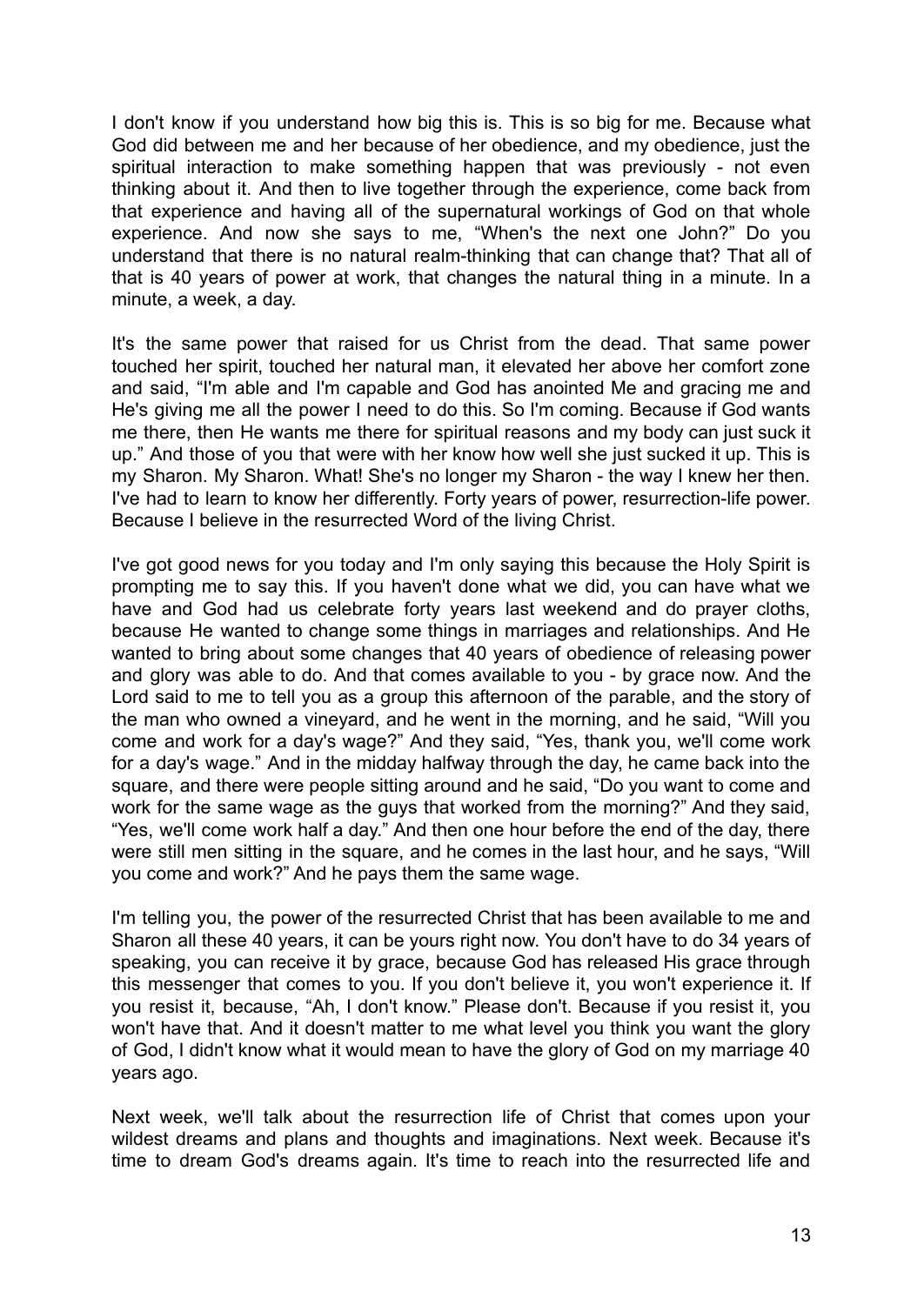think heavenly realm thoughts, and begin to reach and say, "I'm going to live there. I'm not going to live here. I'm not going to scratch around where everybody else's marriage is." "No, you have got to compromise this and you have got to give that back and you have got to do this. And you… and now it's too late for this and it's too late." Ha. Tell Abraham that. Tell Sarah that. "I couldn't have babies when I was young, now I'm even an old woman" – can't have babies.

But the power - that same power. How much power? Enough. Enough, It's always enough. It's never too little. It's always enough. It's enough, it's enough. Hallelujah. Praise Jesus. Praise Jesus. Hallelujah. Please say, "We still love you, Pastor." Hallelujah. Hallelujah. What do you want to know from me today? I'll tell you something. If there's a question you could ask me today that I could answer after 40 years of living with a woman and having the glory of God, where we made mistakes, made wrong decisions. But every time God's glory, resurrected out, fixed it, restored it, rebuilt it. You want to ask me questions about my son's that made choices different to mine, still restoring it, still fixing it, still working - power.

How much? Enough to undo bad decisions, enough to undo a past that hasn't been doing this. It's enough to fix it right now, and I am believing that after these series of messages as I am preaching the series of messages on the resurrection power of Christ, that His resurrection power is going to work in your bodies. It's going to come up from inside your innermost being and the mighty power that's inside of you, it's going to heal you, it's going to resurrect you, it's going to restore you. It's going to change your thinking, it's going to change your attitude towards money. It's going to change your attitude towards your place in the Body of Christ. It's going to change you - the way you think about your future, because you're going to become heavenly minded in your realities, you're not going to think about the low earth life that everybody else is talking about.

Don't let your opinion be the substance of your life. Your opinion has got no value. Make His Word the opinion of your life. Make His Word the substance. You got an opinion? Shut up. Ja, I'm being strong now. This is the Holy Spirit speaking through me. You got an opinion about something? Shut up. Your opinion has no future. Nothing. "Oh, but it's my opinion." So what? Do you want to live by your opinions? Why don't you just make a list. As you say them and think them, make a list of what your opinions are? If you are saying words about people, words about politics, words about finances. Make a list of what your opinions are. It's my opinion. It's what I think, this is my thing. This is what I believe, this is what I think. And then go and match them to where your life is. Don't speak your opinions. They have got absolutely no power. Can I make it this, can I say it this way: It has not enough power, it's not enough. It's not enough. Speak the will of God -it's got enough power. It's more than enough. Greater is He that's in you than he that's in the world. The resurrected one lives in you.

Okay, now I'm going to close the service. Promise. Last time, I want you to please tell your body to get up. In a minute or two, you're going to tell your body to leave this building. Right? And then after that you're going to tell your body to get in a car. You may not think you're telling your body but subconsciously, you're telling your body to